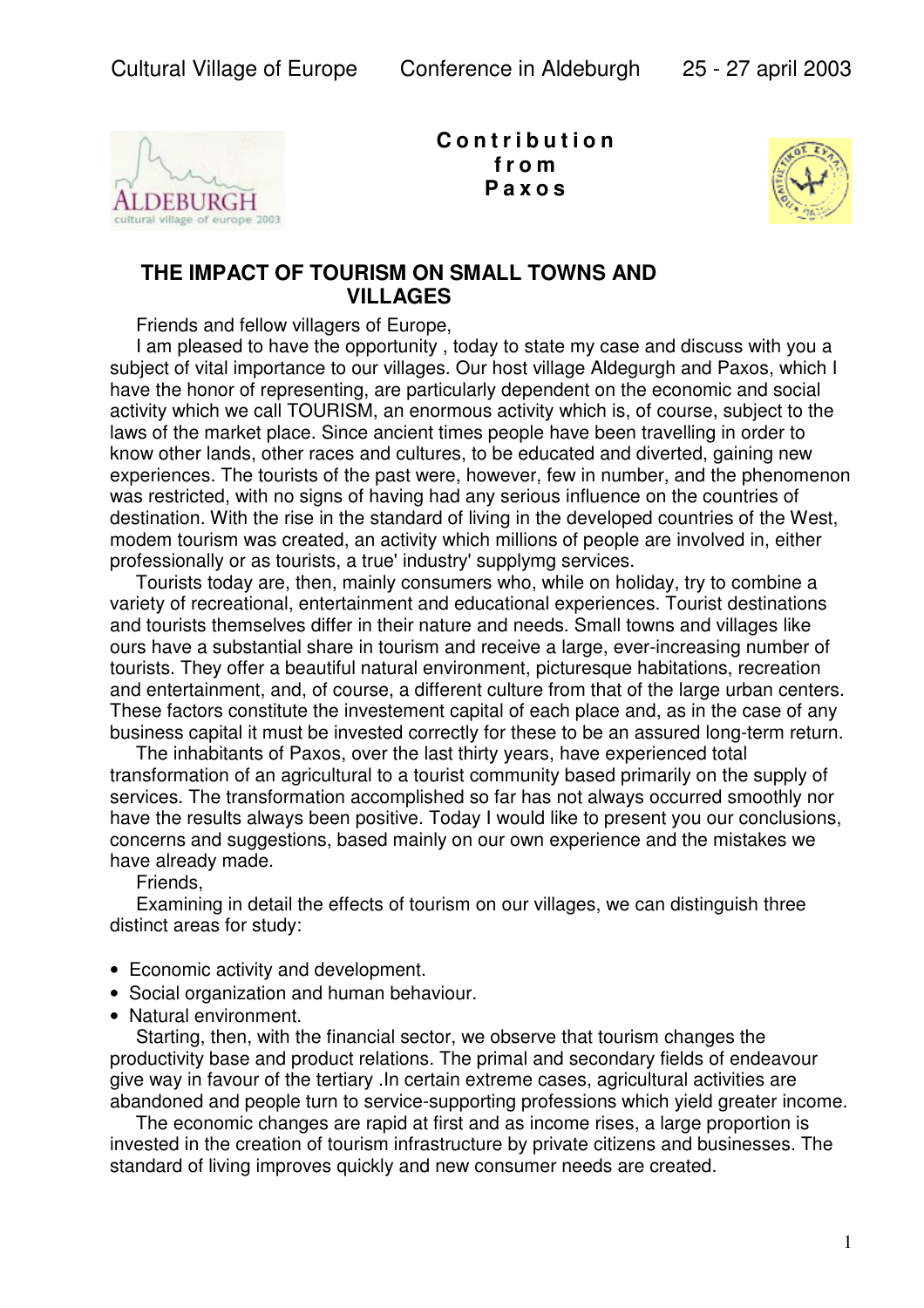Tourism is an international economic activity controlled to a significant extent by large multi-national enterprises (tour operators ), and is influenced directly by international political and financial developments. Thus, development of a village such as ours, based exclusively on tourism at the expense of other areas of the economy, leads, in the long run, to economic dependence and uncertainty.

 Tourist development is directly linked with development in the field of construction and creation of infrastructure. Visitors need hotels, restaurants, entertainment centers and places for sport, plus electricity , water, public transport, harbours, waste disposal installations, etc. These needs are defrayed by private initiative and are to a certain extent by the state, and they create many new jobs, something very positive for the village economy.

 However, these must be correct planning, determination of how land is to be used, and rules for the protection of both natural and structured environment, as disorganised development leads to satiation and loss of worth.

 My friends, in our country we have a number of bad examples of small villages developed without planning, which after a brief period of success, ended up on sidelines of the tourism market. Luckily, Paxos is not one of these and next year you will be able to see for yourselves how its natural beauty conceals mistakes which have been made.

 I would now like to mention the effects of Tourism on human behaviour and the social organization of our villages. For a start, it is obvious that the change in economic status provokes immediate changes in social relationships. New economic forces make their mark particularly in the business field, and ownership of agricultural land is no longer a criterion in social position as it was in the past. The value of land is now determined by its potential for tourism exploitation.

The inhabitants' daily contact with tourists results in a variety of influences both positive and negative.

 Among the positive ones we could mention the broadening of the knowledge, contact with different cultures and lifestyles, reduction of the conservatism and introversion often observed in small communities like ours. Tourism development brings new complex problems and challenges and the people organize themselves to deal with them.

 Negative influences include the adoption of foreign life models (mainly consumer), loss of special culture and identity, and definition of economic profit as the main goal in life. As a result of these negative consequences, these is a serious loss of the social cohesion and solidarity, typical of our communities, which distinguishes ours from the urban way of life, and of which we should be proud. A high standard of education and preservation and projection of our particular cultural identity can reduce the negative factors and increase the positive ones.

 Tourist development also has a direct effect on the natural environment. Utilization of land changes, natural resources are burdened, residential areas change in form, new techniques and materials are used for building. The particular features of each place define tourist development and determine its nature and character. For example, on a small island like Paxos, with traditional villages and small buildings, there is no place for enormous hotels, airports and large installations. Protection of the sea and shores from pollution, of tree-covered areas from bullding development, cleaning ancient footpaths, and the use of traditional colours and materials in construction, are measures which was contribute decisively to protecting the value of the natural investment capital and limiting the unavoidable impact of tourist development.

 Fiends, the history of mankind is a continuous interaction between humans and their natural habitat, and the form, which the latter takes is determined by human activity , in other words it becomes 'manmade'. Our age is characterized by the existence of vast technical possibilities and resources, their rational utilization is, however still being sought. Easy as tourist development of a place may seem, it is equally easy to destroy it. It is up to all of citizens, local government, state, through our intervention, planning and decisions, to determine our future and us.